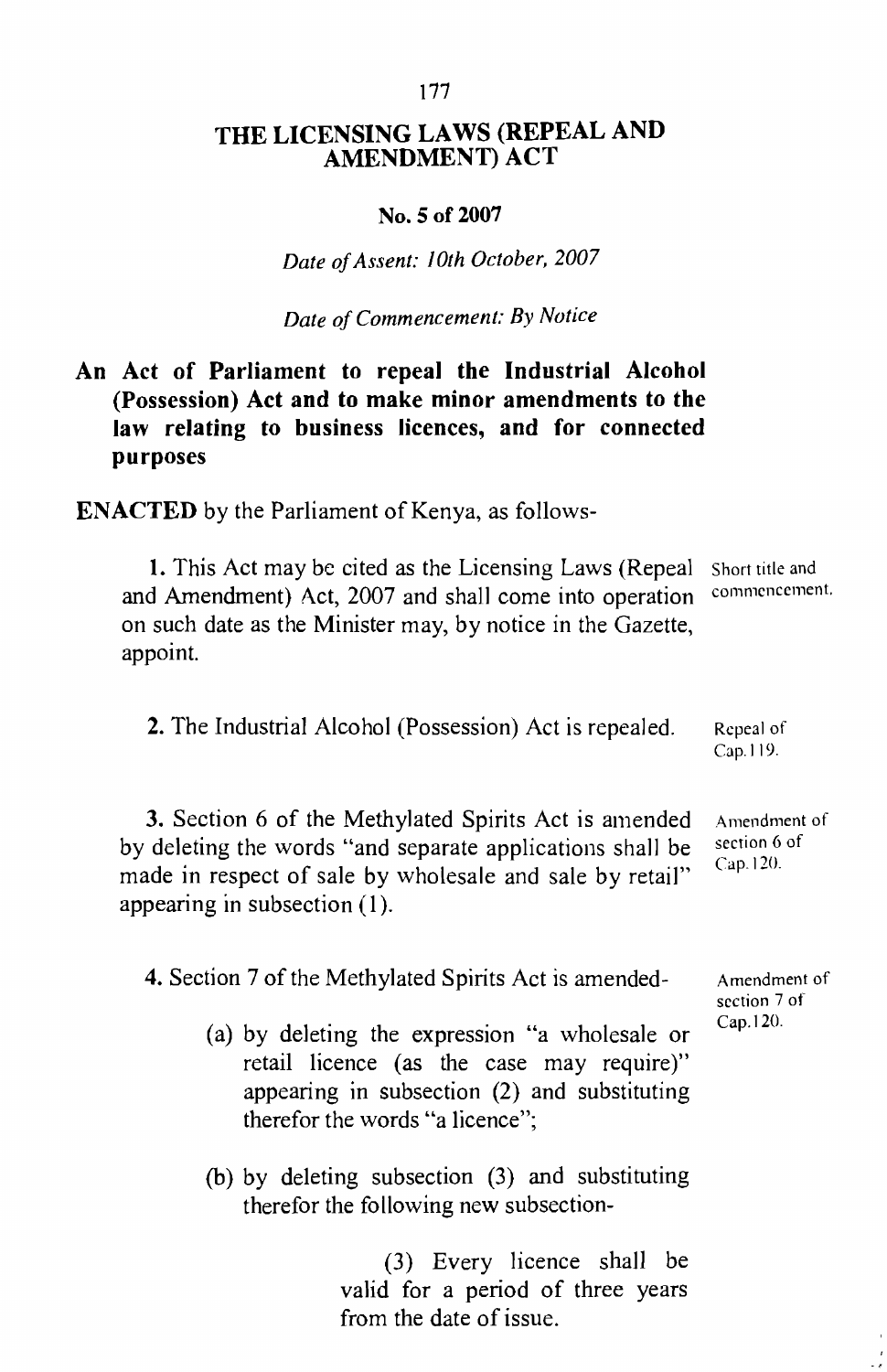Amendment of section 10 of Cup. 12(),

Amendment of Schedule to Cap 172

5. Section 10 of the Methylated Spirits Act is amended by deleting the word "wholesale" wherever it occurs.

6. The Schedule to the Immigration Act is amended -

(a) under the heading "Class A" by-

(i) re-numbering the existing paragraph as paragraph ( I);

(ii) adding a new paragraph as follows-

(2) A person may be granted a "Class A" interim permit which shall be valid for six months.

(b) and under the heading "Class  $11$ " by-

(i) renumbering the existing paragraph as paragraph (1 );

(ii) adding a new paragraph as follows-

(2) A person may be granted a Class H an interim permit which shall be valid for six months.

Amendment of section 2 of ('ap,222. 7. Section 2 of the Films and Stage Plays Act is amended by deleting the definitions or "cinema", "licensing authority" and "licensed officer".

Repeal of section  $25$  of Cap.222 8. The Film and Stage Plays Act is amended by repealing section 24.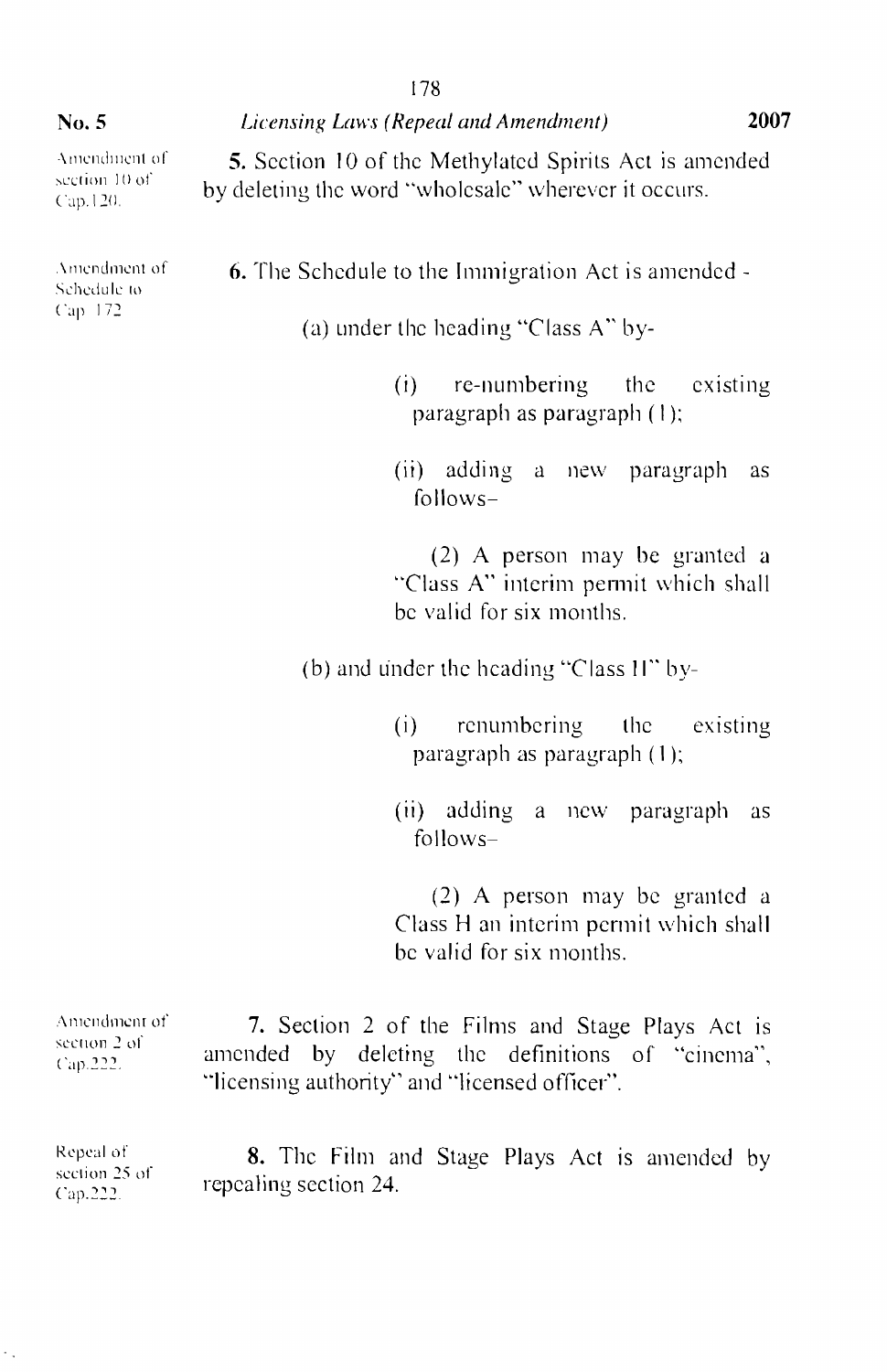| 2007   | Licensing Laws (Repeal and Amendment)                                                                                                                                                     | No. 5                                      |
|--------|-------------------------------------------------------------------------------------------------------------------------------------------------------------------------------------------|--------------------------------------------|
|        | 9. The Films and Stage Plays Act is amended by<br>repealing section 25.                                                                                                                   | Repeal of<br>section 25 of<br>Cap.222.     |
|        | 10. The Films and Stage Plays Act is amended by<br>repealing section 26.                                                                                                                  | Repeal of<br>section 26 of<br>Cap.222.     |
|        | 11. The Films and Stage Plays Act is amended by<br>repealing section 27.                                                                                                                  | Repeal of<br>section 27 of<br>Cap. 222.    |
|        | 12. The Films and Stage Plays Act is amended by<br>repealing section 28.                                                                                                                  | Repeal of<br>section 28 of<br>Cap.222.     |
|        | 13. The Films and Stage Plays Act is amended by<br>repealing section 33.                                                                                                                  | Repeal of<br>section 33 of<br>Cap.222.     |
|        | 14. Section 35 of the Films and Stage Plays Act is<br>amended in subsection (2) by deleting paragraph (d).                                                                                | Amendment of<br>section 35 of<br>Cap.222   |
| 5B     | 15. The Industrial Training Act is amended in section<br>by deleting the words "and may make different<br>provisions in relation to different classes or descriptions of<br>an employer". | Amendment of<br>section 5B of<br>Cap.237.  |
| $(4)-$ | 16. Section 13 of the Tea Act is amended by inserting<br>the following new subsection immediately after subsection                                                                        | Amendment of<br>section 13 of<br>Cap. 343. |

(5) A manufacturing licence issued under this section shall in addition to authorizing the holder to carry on the business set out in subsection  $(1)$ , also authorize the holder to carry out the business of packing and blending tea.

 $\ddot{\phantom{0}}$ 

179

 $\hat{\mathcal{E}}_{\text{eff}}$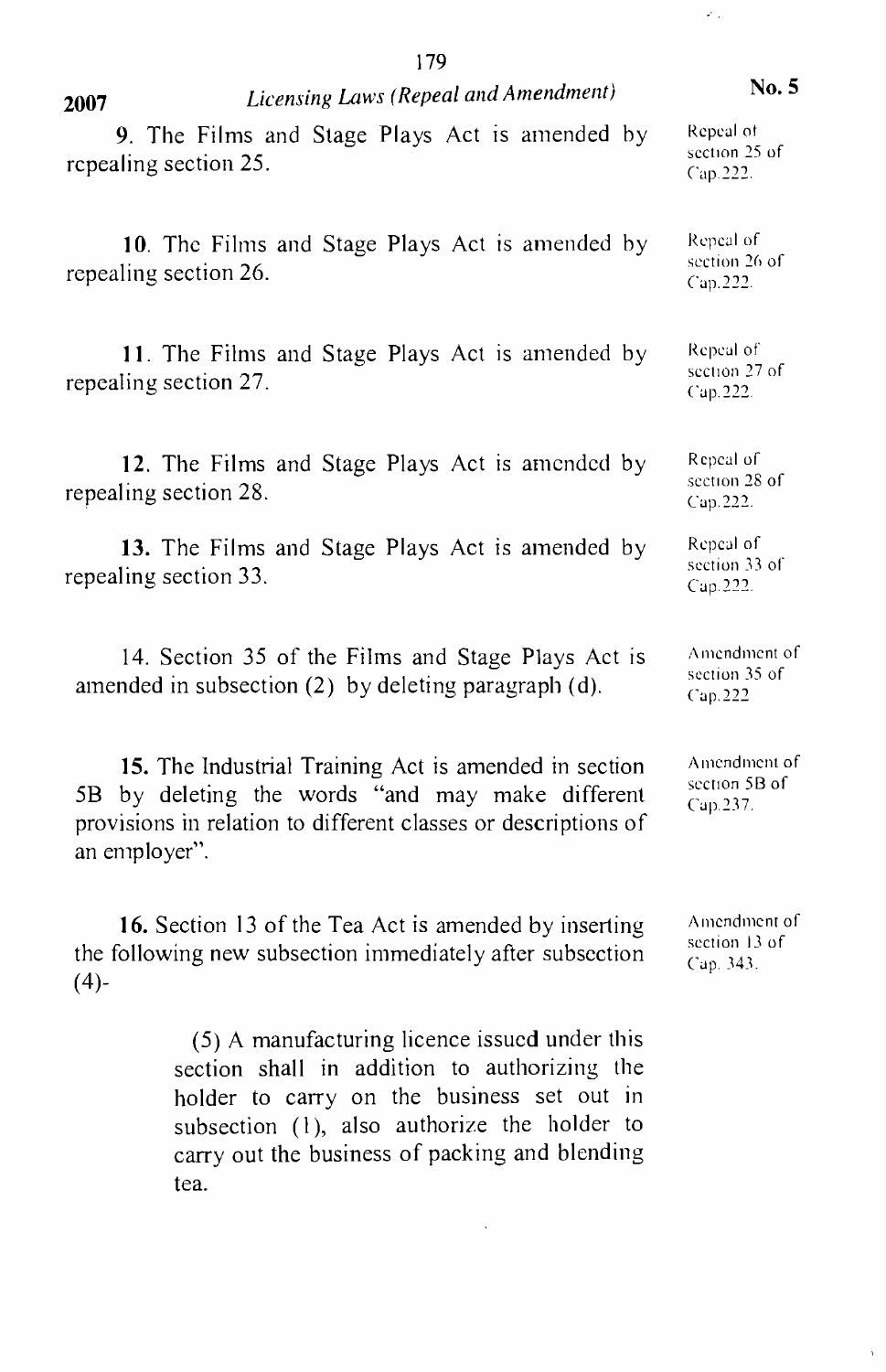| No. 5                                        | Licensing Laws (Repeal and Amendment)                                                                                                                                                                                                         | 2007 |
|----------------------------------------------|-----------------------------------------------------------------------------------------------------------------------------------------------------------------------------------------------------------------------------------------------|------|
| Amendment of<br>section 5 of<br>Cap.345.     | 17. Section 5 of the Fertilizers and Animal Foodstuffs<br>Act is amended in subsection (3) by deleting the words<br>"until the 31 <sup>st</sup> December in the year" and substituting<br>therefor the words "for three years from the date". |      |
| Repeal of<br>section 16 of<br>Cap.347.       | 18. The Irrigation Act is amended by repealing section<br>16.                                                                                                                                                                                 |      |
| Amendment of<br>section 27 of<br>Cap.347.    | 19. Section 27 of the Irrigation Act is amended by in<br>subsection (1) by deleting paragraph (d).                                                                                                                                            |      |
| Amendment of<br>section 3 of<br>Cap.356.     | 20. Section 3 of the Meat Control Act is amended in<br>subsection (1) by deleting the word "licence" appearing in<br>paragraph (f).                                                                                                           |      |
| Amendment of<br>section of Cap.<br>364.      | 21. Section 8 of the Animals Diseases Act is<br>amended in subsection(1) by deleting the word "semen"<br>appearing immediately after the word "dung".                                                                                         |      |
| Repeal of<br>section 10 of<br>Cap 376.       | 22. The Wildlife (Conservation and Management)<br>Act is amended by deleting section 10.                                                                                                                                                      |      |
| Amendment to<br>the First<br>Schedule of the | 23. The Tourist Industry Licensing Act is amended<br>in the First Schedule by inserting<br>a new paragraph<br>immediately below the heading "Regulated Tourist<br>Enterprises" as follows-                                                    |      |
|                                              | A licence granted under classes "A" "B" or<br>"C" shall entitle the holder to carry out all the<br>enterprises set out in the respective class.                                                                                               |      |
| Amendment of<br>section 91 Cap.<br>397.      | 24. Section 93 of the Kenya Railways Corporation<br>Act is amended in subsection (1) by deleting paragraph<br>$(c)$ .                                                                                                                         |      |

# 180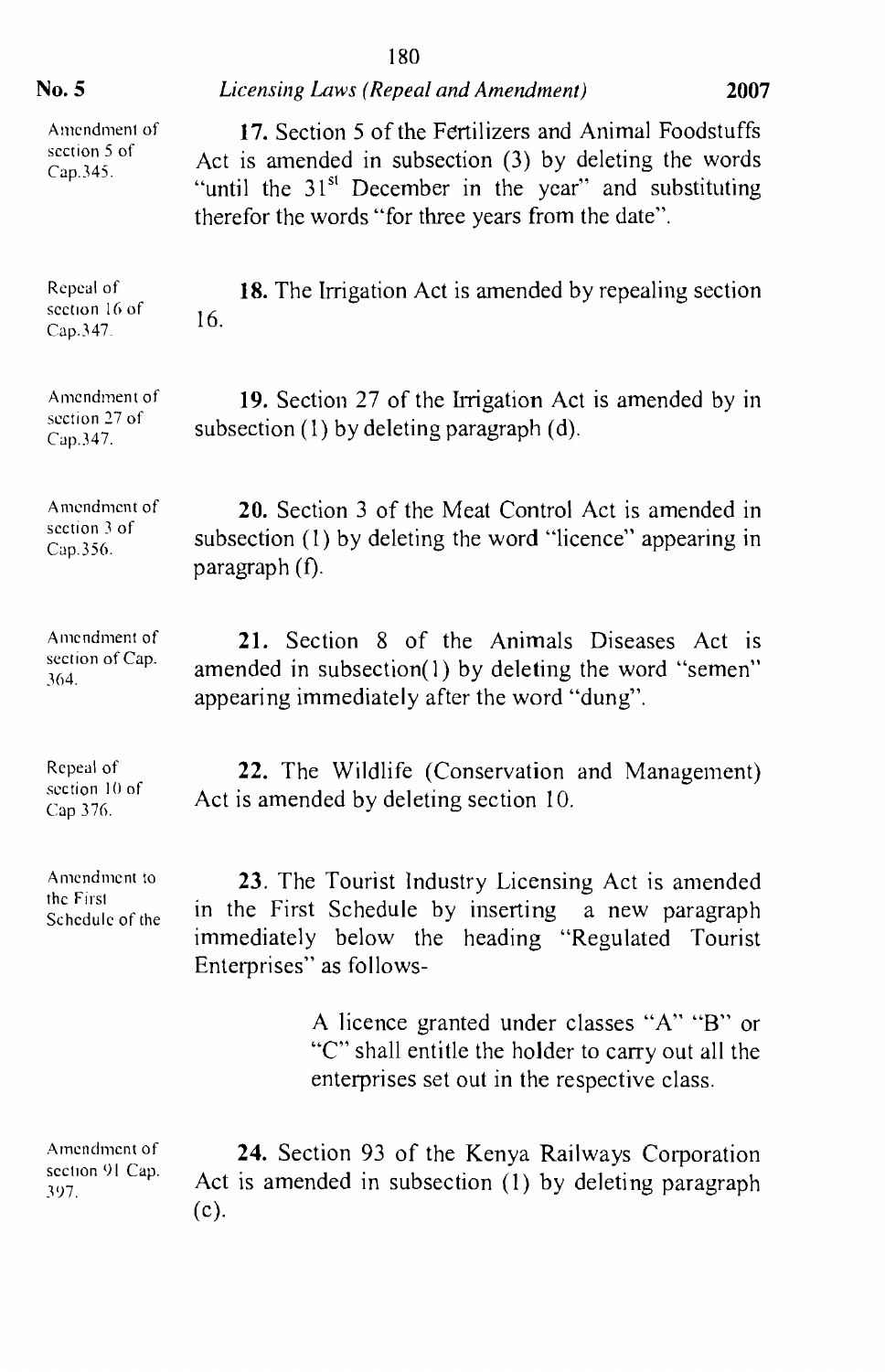| 2007<br>Licensing Laws (Repeal and Amendment)                                                                                                                                                                                                                            | No. 5                                               |
|--------------------------------------------------------------------------------------------------------------------------------------------------------------------------------------------------------------------------------------------------------------------------|-----------------------------------------------------|
| 25. Section 2 of the Lakes and Rivers Act is<br>amended by deleting the definition of "dredging".                                                                                                                                                                        | Amendment of<br>section 2 of Cap.<br>409.           |
| 26. The Lakes and Rivers Act is amended by<br>repealing section 6.                                                                                                                                                                                                       | Repeal of<br>section 6 of Cap.<br>409.              |
| 27. The Lakes and Rivers Act is amended by<br>repealing section 7.                                                                                                                                                                                                       | Repeal of<br>section 7 of Cap.<br>409.              |
| 28. The Lakes and Rivers Act is amended by<br>repealing section 8.                                                                                                                                                                                                       | Repeal of<br>section 8 of Cap.<br>409.              |
| 29. The Lakes and Rivers Act is amended by<br>repealing section 9.                                                                                                                                                                                                       | Repeal of<br>section 9 of Cap.<br>409.              |
| <b>30.</b> Section 10 of the Lakes and Rivers Act is<br>amended by deleting the words "terminate on the 31 <sup>st</sup><br>December following" appearing in subsection (3) and<br>substituting therefor the words "be valid for three years<br>from the date of issue". | Amendment of<br>section 10 of<br>Cap. 409.          |
| 31. The Lakes and Rivers Act is amended by<br>repealing the Second Schedule.                                                                                                                                                                                             | Repeal of the<br>Second<br>Schedule to<br>Cap. 409. |
| 32. The Lakes and Rivers Act is amended by<br>repealing the Third Schedule.                                                                                                                                                                                              | Repeal of the<br>Third Schedule<br>to Cap. 409.     |
| 33. The Scrap Metal Act is amended in section 2 by<br>deleting the definitions of "licence", "licensed dealer" and<br>"licensing officer".                                                                                                                               | Amendment<br>section 2 of Cap.<br>503.              |

 $\epsilon$ 

181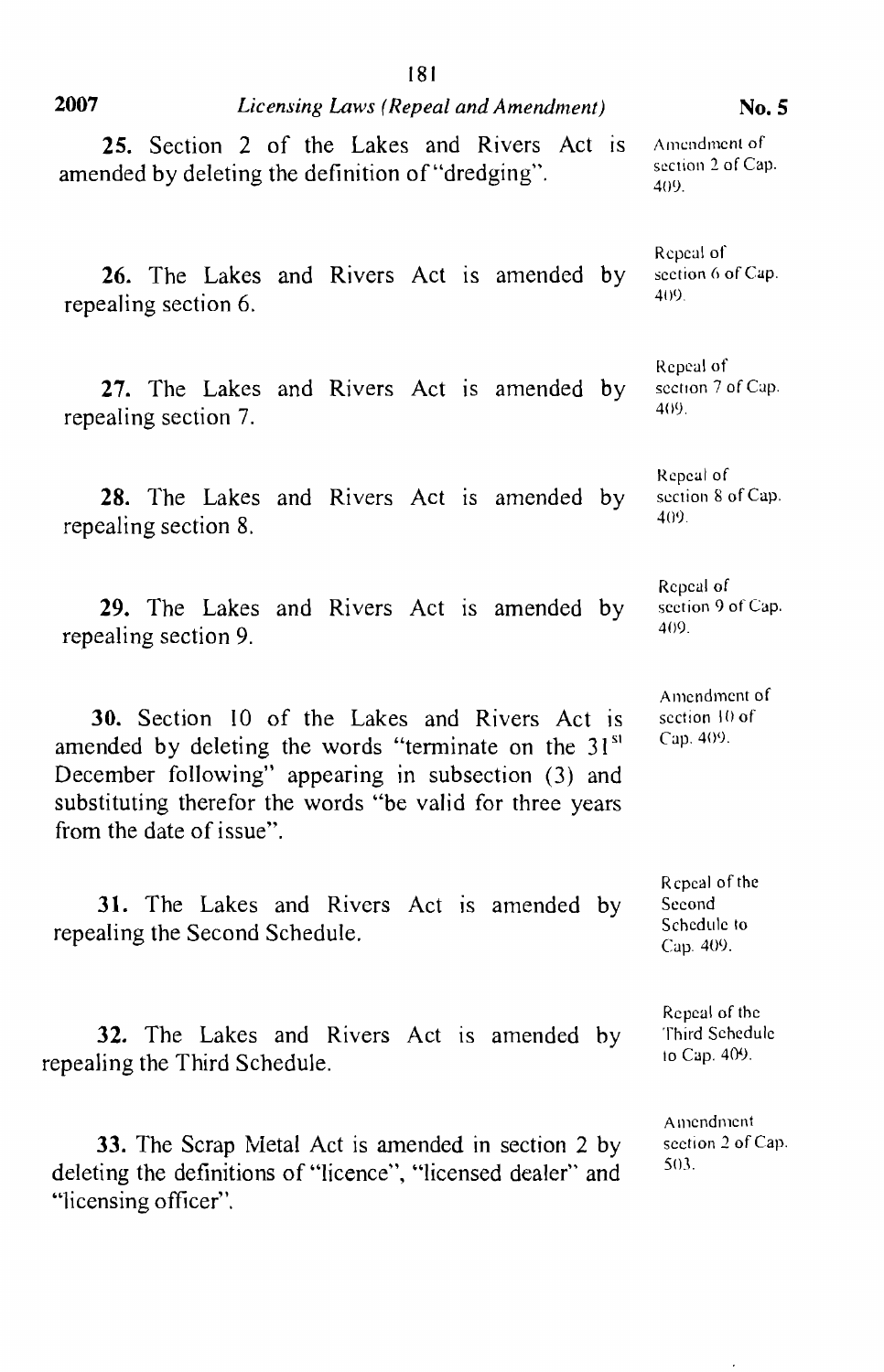|                                            | 182                                                                                                          |
|--------------------------------------------|--------------------------------------------------------------------------------------------------------------|
| No. 5                                      | 2007<br>Licensing Laws (Repeal and Amendment)                                                                |
| Repeal of<br>section 3 of Cap.<br>503.     | 34. The Scrap Metal Act is amended by s repealing<br>section 3.                                              |
| Repeal of<br>section 4 of Cap.<br>503.     | 35. The Scrap Metal Act is amended by repealing<br>section 4.                                                |
| Repeal of<br>section 5 of<br>Cap. 503.     | 36. The Scrap Metal Act is amended by repealing<br>section 5.                                                |
| Repeal of<br>section 6 of Cap.<br>503.     | 37. The Scrap Metal Act is amended by repealing<br>section 6.                                                |
| Repeal of<br>section 7 of Cap.<br>503.     | <b>38.</b> The Serap Metal Act is amended by repealing<br>section 7.                                         |
| Repeal of<br>section $8$ of Cap.<br>503.   | 39. The Scrap Metal Act is amended by repealing<br>section 8.                                                |
| Repeal of<br>section 9 of Cap.<br>503.     | 40. The Scrap Metal Act is amended by repealing<br>section 9.                                                |
| Amendment of<br>section 10 of<br>Cap. 503. | 41. The Scrap Metal Act is amended in section 10 by<br>deleting the word "licensed" wherever it appears.     |
| Amendment of<br>section 11 of<br>Cap. 503. | 42. Section 11 of the Scrap and Metal Act is amended<br>by deleting the word "licensed" wherever it appears. |
| Amendment of<br>section 12 of<br>Cap. 503. | 43. Section 12 of the Scrap Metal Act is amended by<br>deleting the word "licensed" wherever it appears.     |
| Amendment of<br>section 13 of<br>Cap. 503. | 44. Section 13 of the Scrap Metal Act is amended by<br>deleting the word "licensed" wherever it appears.     |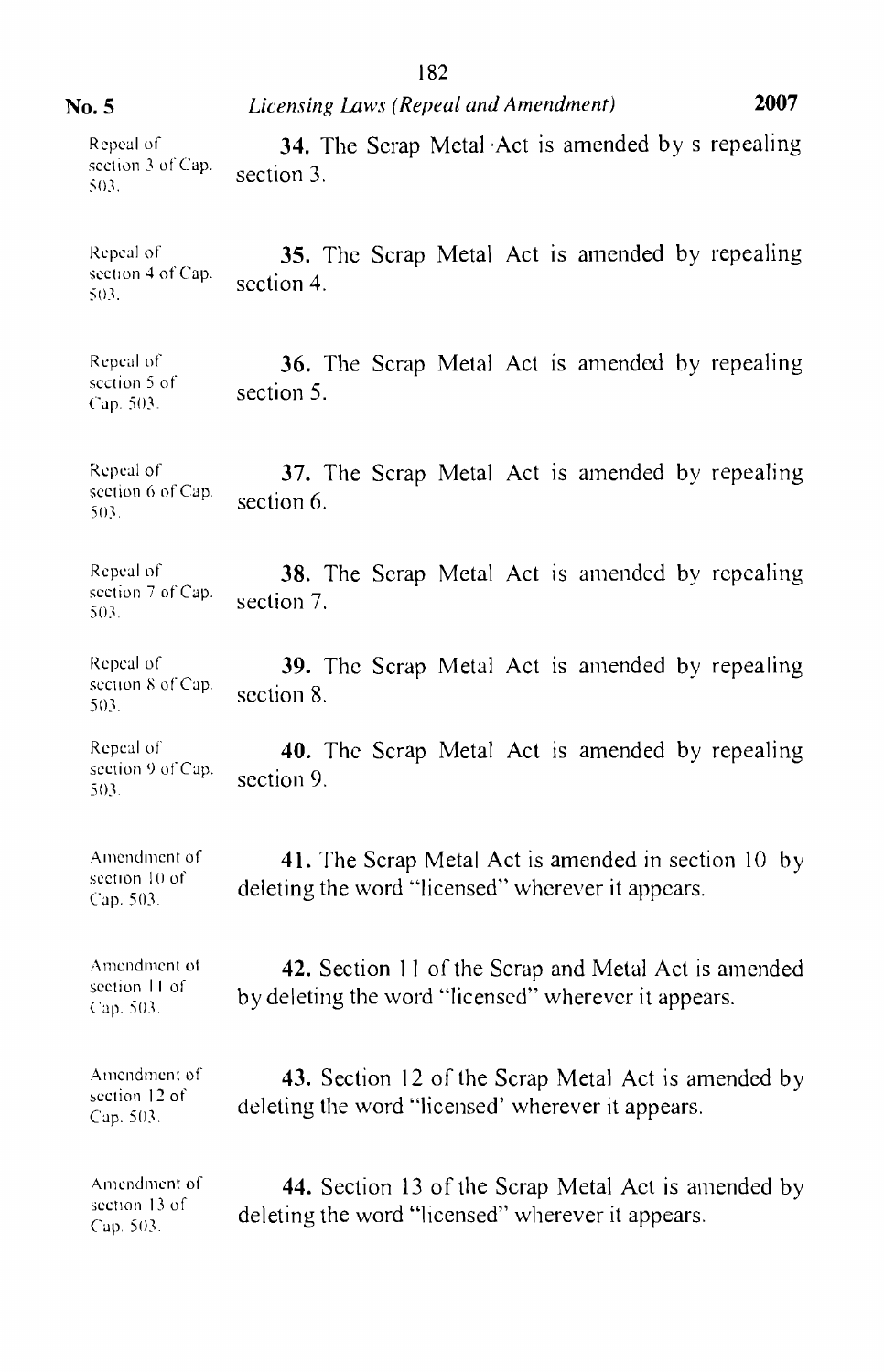|      | 10.J                                  |
|------|---------------------------------------|
| 2007 | Licensing Laws (Repeal and Amendment) |

103

45. Section 14 of the Scrap Metal Act is amended by deleting the word "licensed" wherever it appears.

46. Section 15 of the Scrap Metal Act is amended by deleting the word "licensed" wherever it appears.

47. Section 16 of the Scrap Metal Act is amended by deleting the word "licensed" wherever it appears.

48. Section 17 of the Scrap Metal Act is amended-

(a) by deleting subsection (1) and substituting therefor the following new subsection (l)-

> (l) Any Police Officer not below the rank of sub-inspector may at any time enter upon any premises in respect of which he has reasonable cause to believe an offence under this Act or under any rules made thereunder or under any written law has been or is about to be committed, and may inspect such premises and any scrap metal, book, account, register, record, document or thing found therein and may require any person appearing to be in control thereof or employed therein or who has been employed therein within the last preceding months to give such information as will enable the police officer to determine whether or not the provisions of this Act or of any regulations made thereunder or of any written law are being or have been complied with.

No.5

Amendment of section 14 of Cap. 503.

Amendment of section 15 of Cap. 503.

Amendment of section 16 of Cap. 503.

Replacement of section 17 of Cap. 503.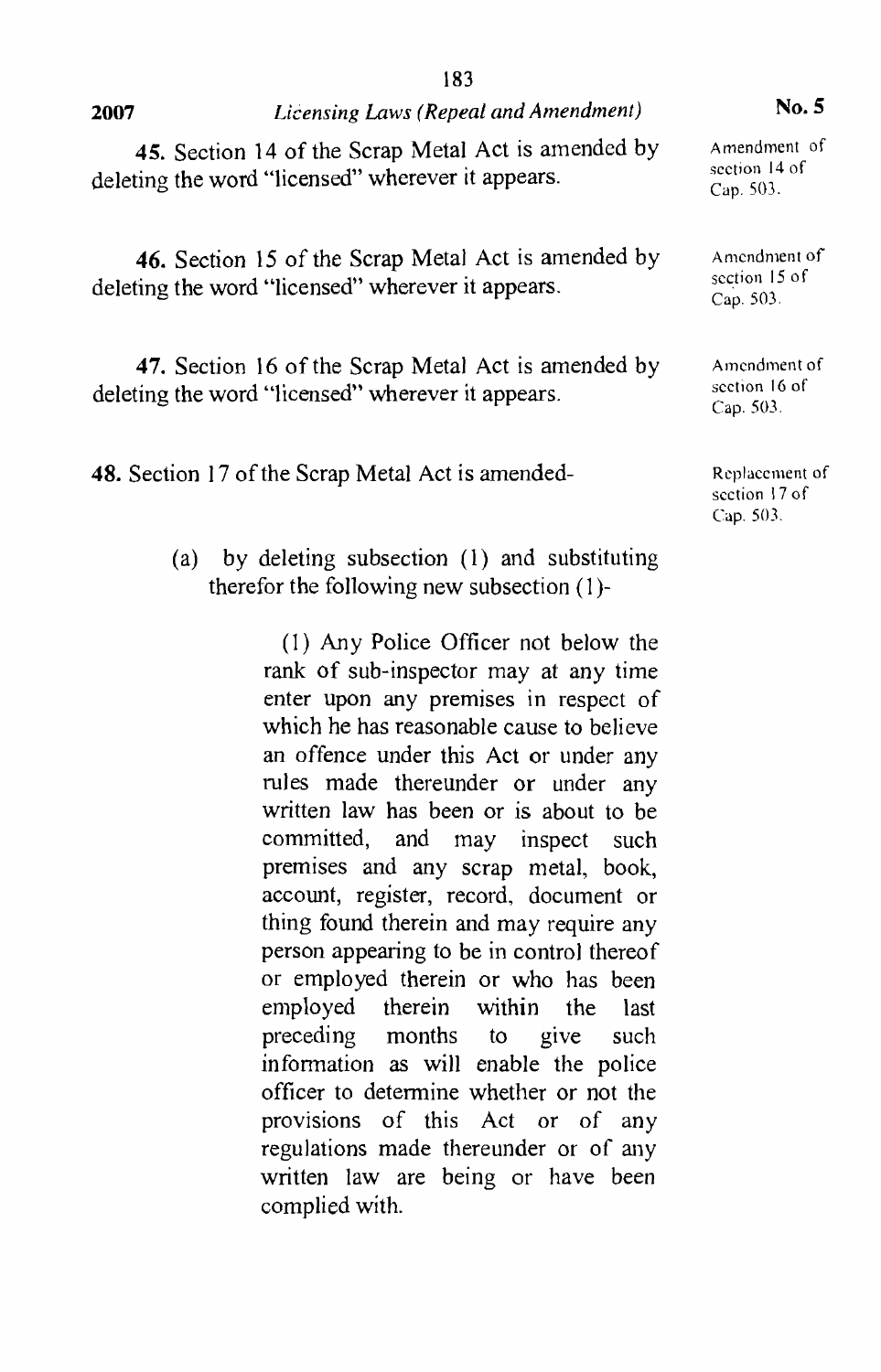|                                            | 184                                                                                                                                                                   |  |  |  |
|--------------------------------------------|-----------------------------------------------------------------------------------------------------------------------------------------------------------------------|--|--|--|
| No. 5                                      | Licensing Laws (Repeal and Amendment)                                                                                                                                 |  |  |  |
|                                            | in subsection (4) by deleting the words "or<br>(b)<br>licensing officer" appearing immediately after the<br>words "police officer".                                   |  |  |  |
| Repeal of<br>section 19 of<br>Cap. 503.    | 49. The Scrap Metal Act is amended by repealing<br>section 19.                                                                                                        |  |  |  |
| Repcal of<br>section 22 of<br>Cap. 503.    | <b>50.</b> The Scrap Metal Act is amended by repealing<br>section 22.                                                                                                 |  |  |  |
| Repeal of<br>section 23 of<br>Cap. 503.    | 51. Section 23 of the Scrap Metal Act is amended by<br>deleting the word "licensed" wherever it appears.                                                              |  |  |  |
| Repeal of<br>section 2 of Cap.<br>503.     | 52. The Scrap Metal Act is amended by repealing<br>section 26.                                                                                                        |  |  |  |
| Amendment of<br>section 27 of<br>Cap. 503. | 53. Section 27 of the Scrap Metal Act is amended by<br>deleting the words "or cancellation of licence".                                                               |  |  |  |
| Amendment of<br>section 28 of<br>Cap. 503. | 54. Section 28 of the Scrap Metal Act is amended by –                                                                                                                 |  |  |  |
|                                            | (a) by deleting paragraph (b);                                                                                                                                        |  |  |  |
|                                            | (b) by deleting the word "licensed" wherever it<br>appears.                                                                                                           |  |  |  |
| Amendment of<br>section 49 of<br>Cap.504.  | 55. Section 49 of the Restrictive Trade Practices,<br>Monopolies and Price Control Act is amended by<br>deleting paragraphs $(a)$ , $(b)$ , $(c)$ , $(d)$ and $(g)$ . |  |  |  |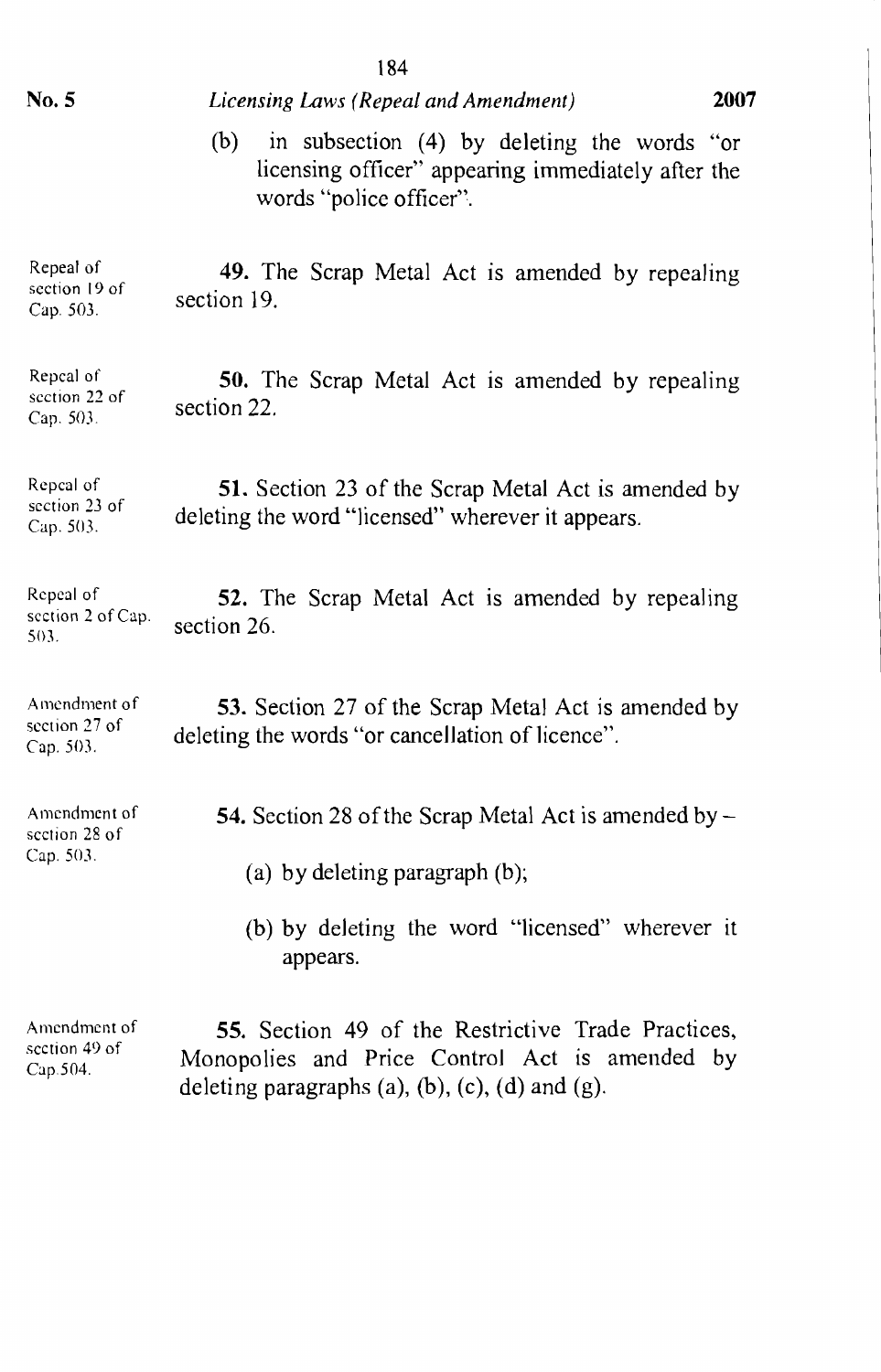### *Licensing Laws (Repeal and Amendment)* **No.5**

**56.** The Motor Vehicle Components and Accessories Act is amended in section  $2 -$ 

- (a) by deleting the definition of "licence";
- (b) by deleting the definition of "licenced dealers" and substituting therefor the following new definition  $-$

"dealer" means a person who deals in<br>notor vehicle components or motor vehicle components or accessories under this Act;

(c) by deleting the definition of "licensing officer".

**57.** The Motor Vehicle Components and Accessories Act is amended by repealing section 3;

**58.** The Motor Vehicle Components and Accessories Act is amended by repealing section 4.

**59.** The Motor Vehicle Components and Accessories Act is amended by s repealing section 5.

**60.** The Motor Vehicle Components and Accessories Act is amended by s repealing section 6;

**61.** The Motor Vehicle Components and Accessories Act is amended by s repealing section 7.

**62.** The Motor Vehicle Components and Accessories Act is amended by repealing section 8.

Amendment of section 2 of Cap. 520.

Repeal of section 3 of Cap. 520.

Repeal of section 4 of Cap. 520.

Repeal of section 5 of Cap. 520.

Repeal of section 6 of Cap. 520.

Repeal of section 7 of Cap. 520.

Repeal of section 8 of Cap. 520.

**2007**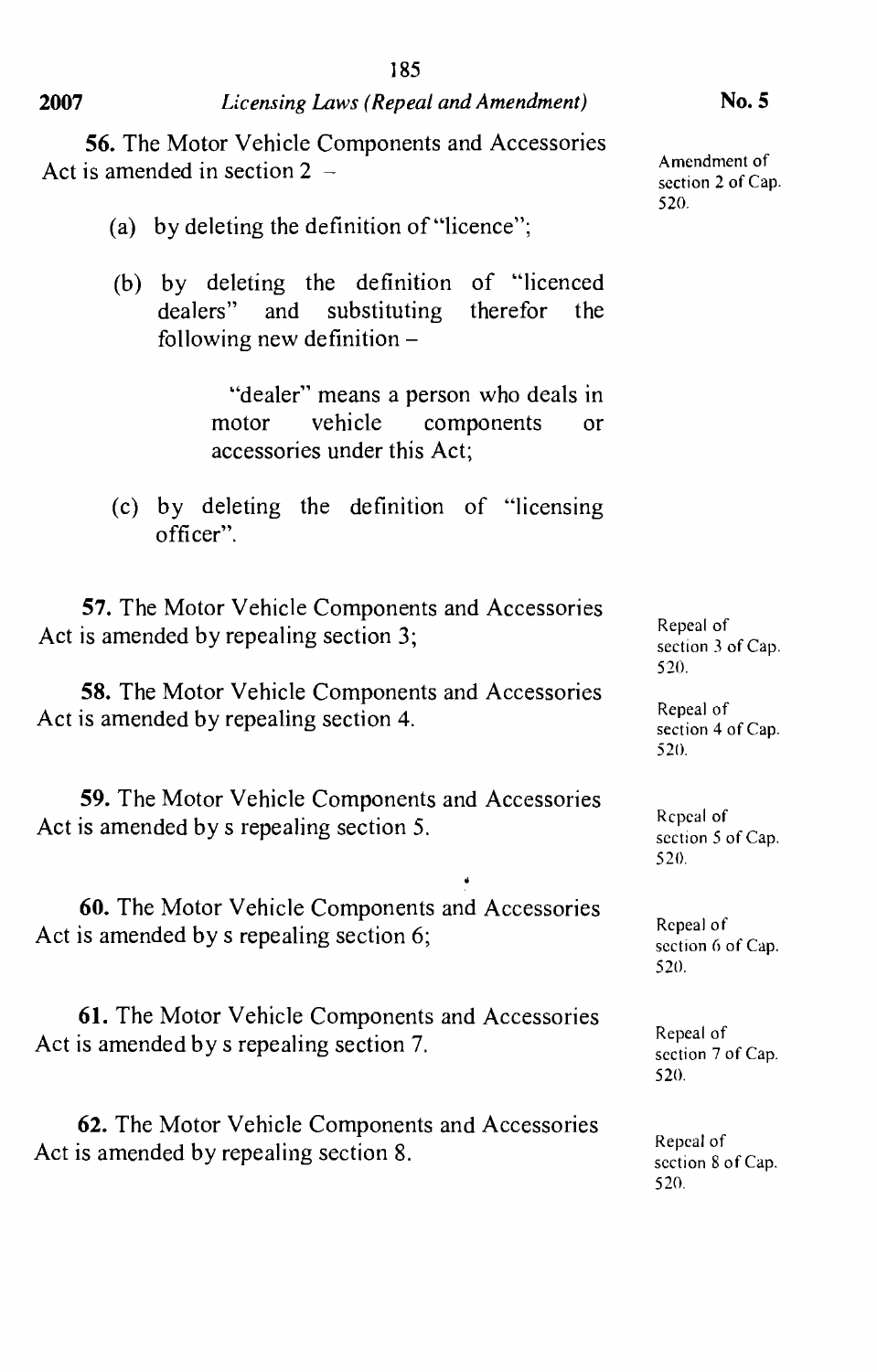| No. 5                                      | 2007<br>Licensing Laws (Repeal and Amendment)                                                                                                                                                                           |  |  |  |  |  |
|--------------------------------------------|-------------------------------------------------------------------------------------------------------------------------------------------------------------------------------------------------------------------------|--|--|--|--|--|
| Repeal of<br>section 9 of Cap.<br>520.     | 63. The Motor Vehicle Components and Accessories<br>Act is amended by repealing section 9.                                                                                                                              |  |  |  |  |  |
| Amendment of<br>section 10 of<br>Cap. 520. | 64. The Motor Vehicle Components and Accessories<br>Act is amended in section 10 by deleting the word<br>"licenced" wherever it appears.                                                                                |  |  |  |  |  |
| Amendment of<br>section 11 of<br>Cap. 520. | 65. Section 11 of the Motor Vehicle Components<br>and Accessories Act is amended by deleting the word<br>"licenced" wherever it appears and by deleting the words<br>"licensing officer" wherever they together appear. |  |  |  |  |  |
| Amendment of<br>section 12 of<br>Cap. 520. | 66. Section 12 of the Motor Vehicles Components<br>and Accessories Act is amended-                                                                                                                                      |  |  |  |  |  |
|                                            | (a) in subsection $(1)$ by                                                                                                                                                                                              |  |  |  |  |  |
| Ţ                                          | (i) by deleting the word "licence"<br>wherever it appears;                                                                                                                                                              |  |  |  |  |  |

(ii) by deleting the words "or in such other form as a licensing officer may in any particular case approve" and the words "or in a language approved by the licensing officer"

 $\boldsymbol{f}$ 

(b) in subsection (3) by deleting the word "licensed" and appearing immediately before the word "dealer".

| Amendment of                  |                                                  | 67. Section 13 is amended by deleting the word |  |  |
|-------------------------------|--------------------------------------------------|------------------------------------------------|--|--|
| section 13 of<br>Cap. $520$ . | "licenced" appearing immediately before the word |                                                |  |  |
|                               | "dealers".                                       |                                                |  |  |

Amendment of section 14 of Cap. 520. 68. Section 14 is amended by deleting the word "licenced" wherever it appears.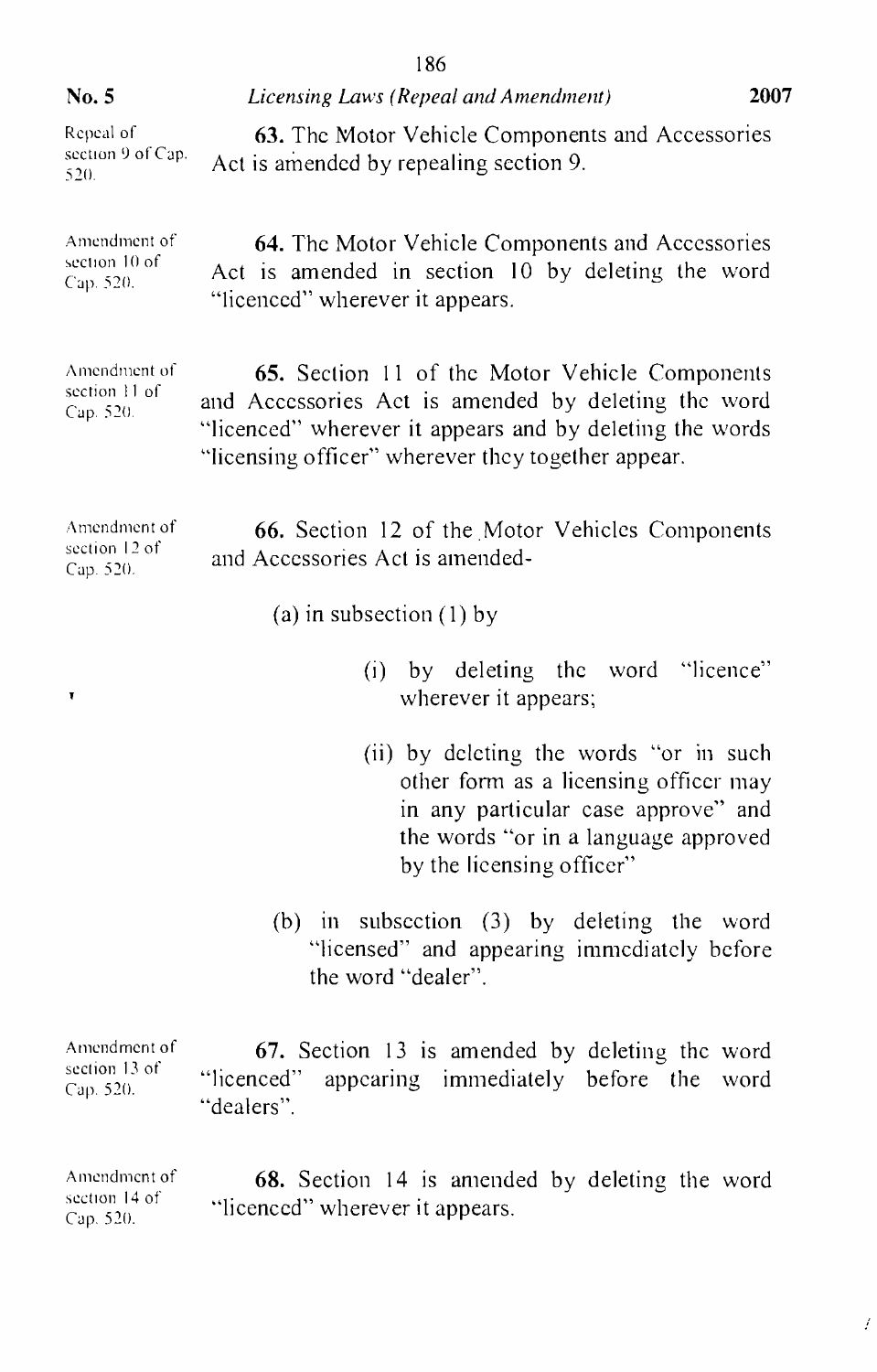#### 2007

# *Licensing Laws (Repeal and Amendment)* No.5

| 69. Section 15 the Motor vehicle Components and                                            | Amendment of                               |
|--------------------------------------------------------------------------------------------|--------------------------------------------|
| Accessories Act, is amended by deleting the word                                           | section 15 of                              |
| "licenced" wherever it appears.                                                            | Cap. 520.                                  |
| 70. Section 16 the Motor Vehicle Components and                                            | Amendment of                               |
| Accessories Act, is amended by deleting the word                                           | section 16 of                              |
| "licenced" wherever it appears.                                                            | Cap.520.                                   |
| 71. The Motor Vehicle Components and Accessories<br>Act is amended by deleting section 19. | Amendment of<br>section 16 of<br>Cap. 520. |
| 72. Section 23 of the Motor vehicle Components and                                         | Amendment of                               |
| Accessories Act, is amended by deleting the word                                           | section 23 of                              |
| "licensed" wherever it appears.                                                            | Cap. 520.                                  |
| 73. Section 24 of the Motor Vehicle is amended by                                          | Amendment of                               |
| deleting the words "or cancellation of licence" appearing                                  | section 24 of                              |
| immediately after the words "cancellation of".                                             | Cap. 520.                                  |
| 74. Section 25 of the Motor Vehicle is amended by:-<br>(a) deleting paragraph $(b)$ ;      | Amendment of<br>section 25 of<br>Cap. 520. |
| (b) deleting the word "licensed" wherever it<br>appears.                                   |                                            |
| $\overline{\mathscr{K}}$ 75. Section 18A of the Certified Public Secretaries of            | Amendment of                               |
| Kenya Act is amended by deleting subsection (4) and                                        | section 18A of                             |
| substituting therefor the following new subsection-                                        | CaD.534.                                   |
| (4) The licence shall be valid for a period of<br>one year from the date of issue.         |                                            |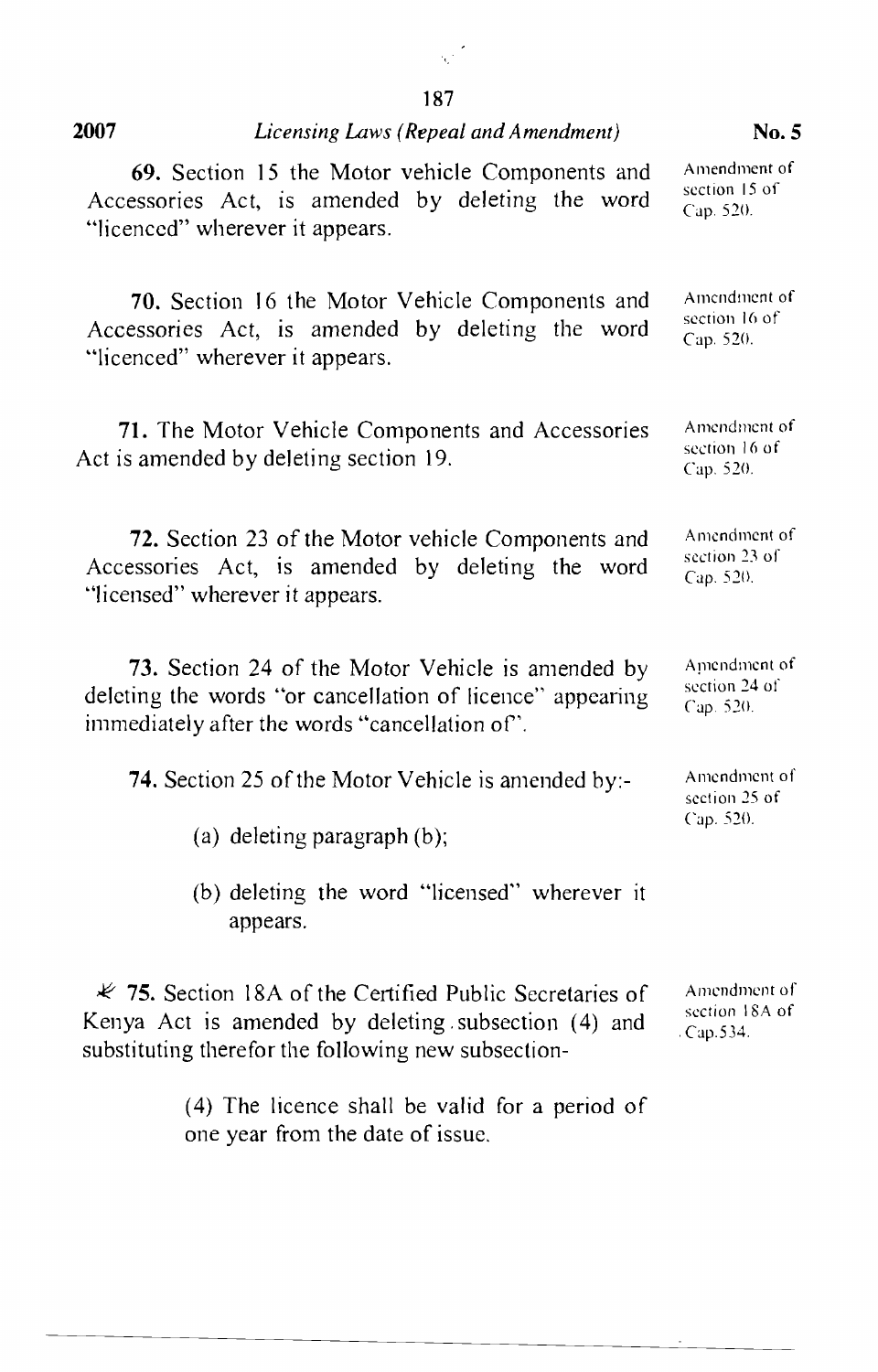*Licensing Laws (Repeal and Amendment)* **2007**

Amendment of Cap. 507.

- 76. Section 20 of the Hire-Purchase Act is amended  $b$  $v$ -
	- (a) deleting subsection (3) and substituting therefor the following new subsection-

(3) A fee of one thousand shillings, is payable in respect of the issue of a licence.

(b) in subsection (4) by deleting the words "on the  $31<sup>st</sup>$  December in the year in which it is issued" and substituting therefor the following word " two years after the date of issue".

Repeal of section 42 of Act. No.8 of  $1000$ . 77. The Environmental Management and Coordination Act, 1999 is amended by deleting section 42.

Repeal of section 104 of Act. No.8 of 78. The Environmental Management and Coordination Act, 1999 is amended by repealing section 104.

Repeal of section 105 of Act. No.8 of 79. The Environmental Management and Coordination Act, 1999 is amended by repealing section 105.

Repeal of section 106 of Act. No.8 of  $1900.$ 80. The Environmental Management and Coordination Act, 1999 is amended by repealing section 106.

Repeal of section 107 of Act. No.8 of 1999. 81. The Environmental Management and Coordination Act, 1999. is amended by repealing section 107.

No.5

[l)(0).

It)l)l).